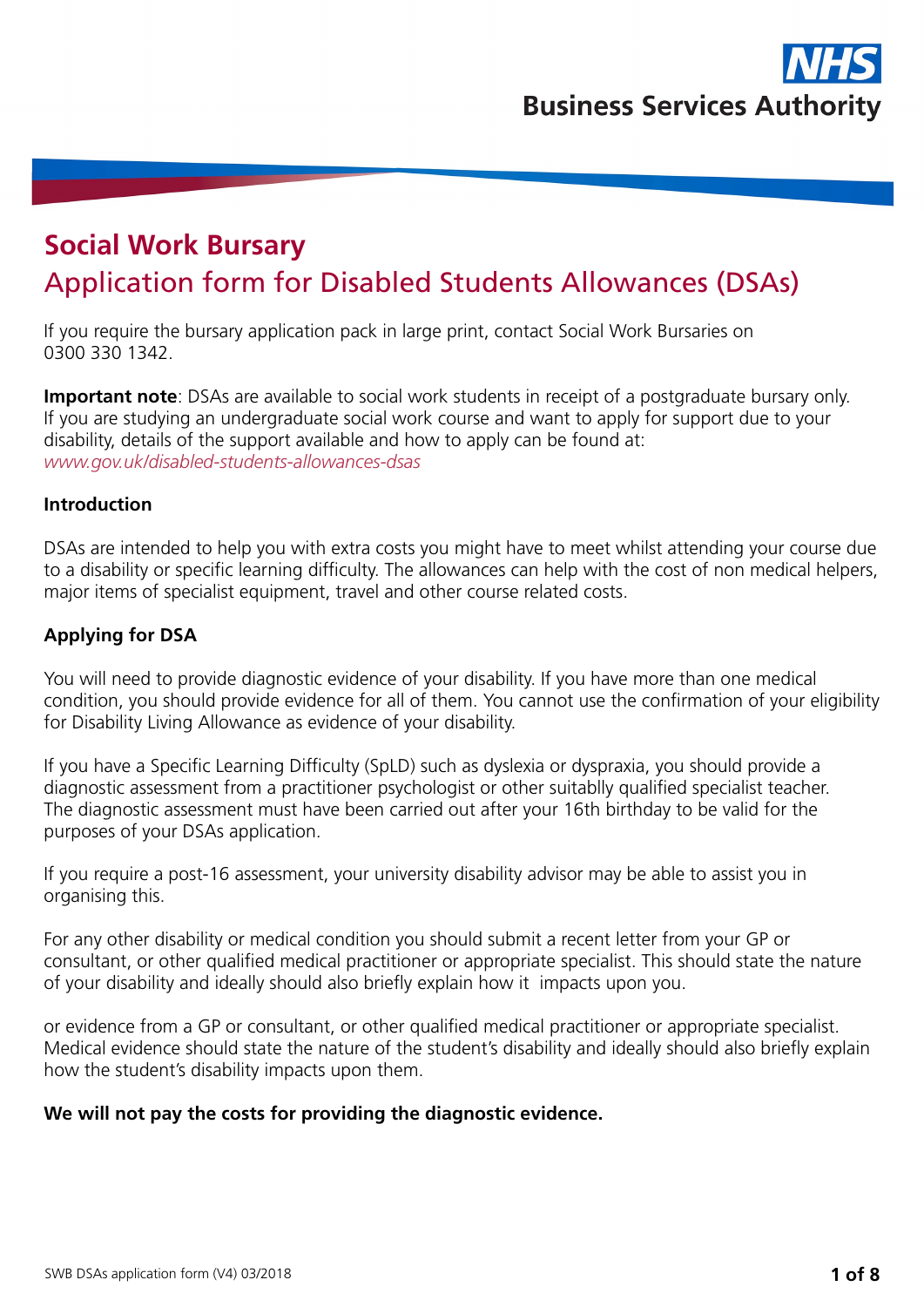If you have any questions about DSAs that are not answered in these instructions, please contact:

## **Social Work Bursaries**

PO Box 141 Hesketh House 200-220 Broadway Fleetwood FY7 9AS Tel: 0300 330 1342 Email: *nhsbsa.swb1@nhsbsa.nhs.uk* Web: *www.nhsbsa.nhs.uk/swb*

# **Contacts Other helpful contacts**

**Royal National Institute of Blind People (RNIB)** Web: *www.rnib.org.uk/student*

**Action on Hearing Loss** Web: *www.actiononhearingloss.org.uk*

**National Union of Students (NUS)** Web: *www.nus.org.uk*

**The British Dyslexia Association (BDA)** Web: *www.bdadyslexia.org.uk*

**Equality Advisory and Support Service** Web: *www.equalityadvisoryservice.com*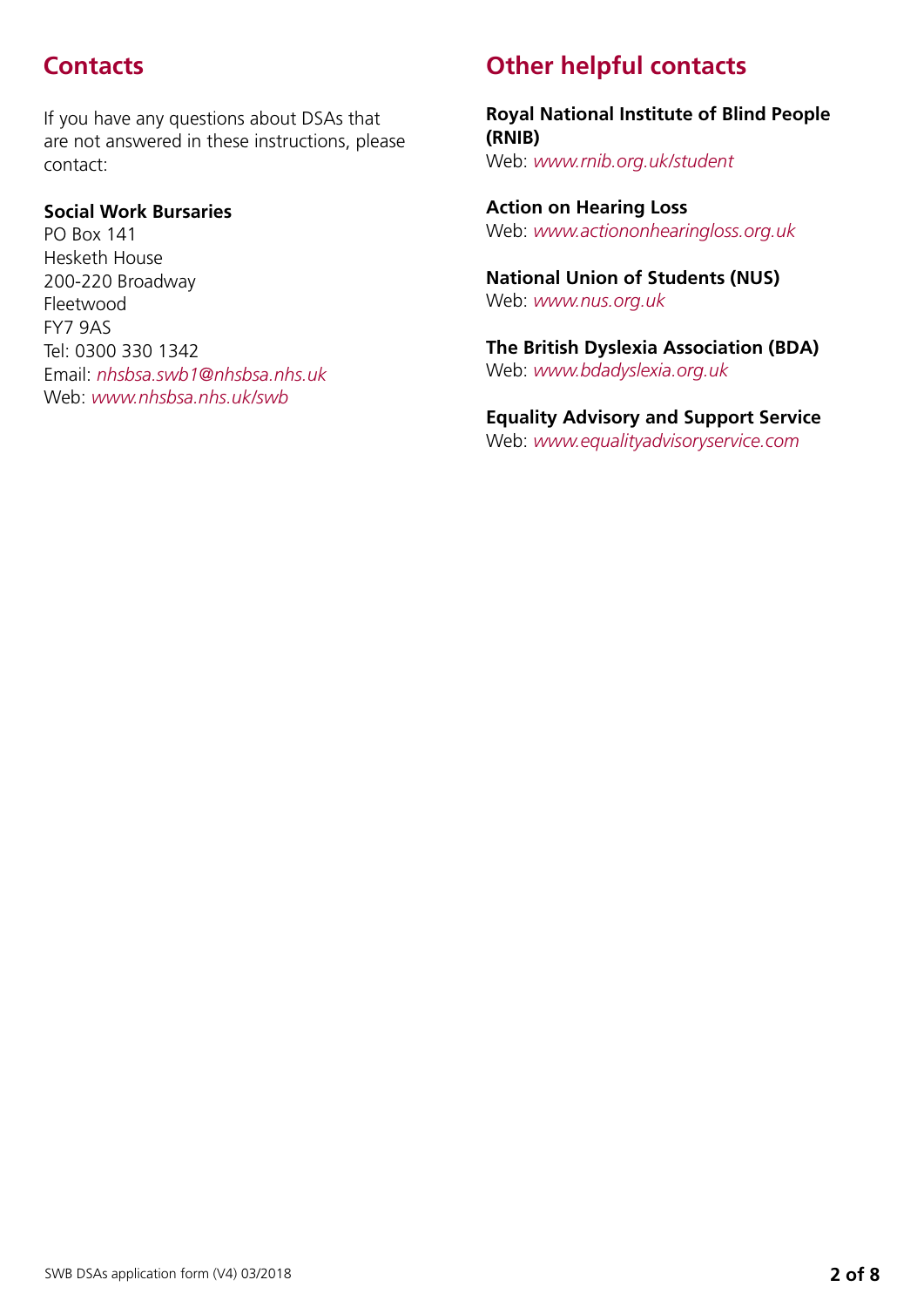# **Social Work Bursary** Application for Disabled Students Allowances (DSAs) for students on Postgraduate Social work courses.

# **1. Your details**

## **1.1 About you**

| Bursary reference number |  |  |  |  |
|--------------------------|--|--|--|--|
|                          |  |  |  |  |

(Your bursary reference number begins with a '2' or '3'. Please leave blank if unknown.)

## **The names you use here need to match the names you give to your university when you register.**

| Title                  | Mr | Mrs | Ms | Miss | Other |
|------------------------|----|-----|----|------|-------|
| Surname or family name |    |     |    |      |       |
| First name             |    |     |    |      |       |
| Other names            |    |     |    |      |       |
| Previous names         |    |     |    |      |       |
| Date of birth          |    |     |    |      |       |
| Address                |    |     |    |      |       |
|                        |    |     |    |      |       |
|                        |    |     |    |      |       |
| Preferrred contact     |    |     |    |      |       |
| telephone number       |    |     |    |      |       |
| Email                  |    |     |    |      |       |

## **1.2 About your university**

Give the name of the university where you are or will be studying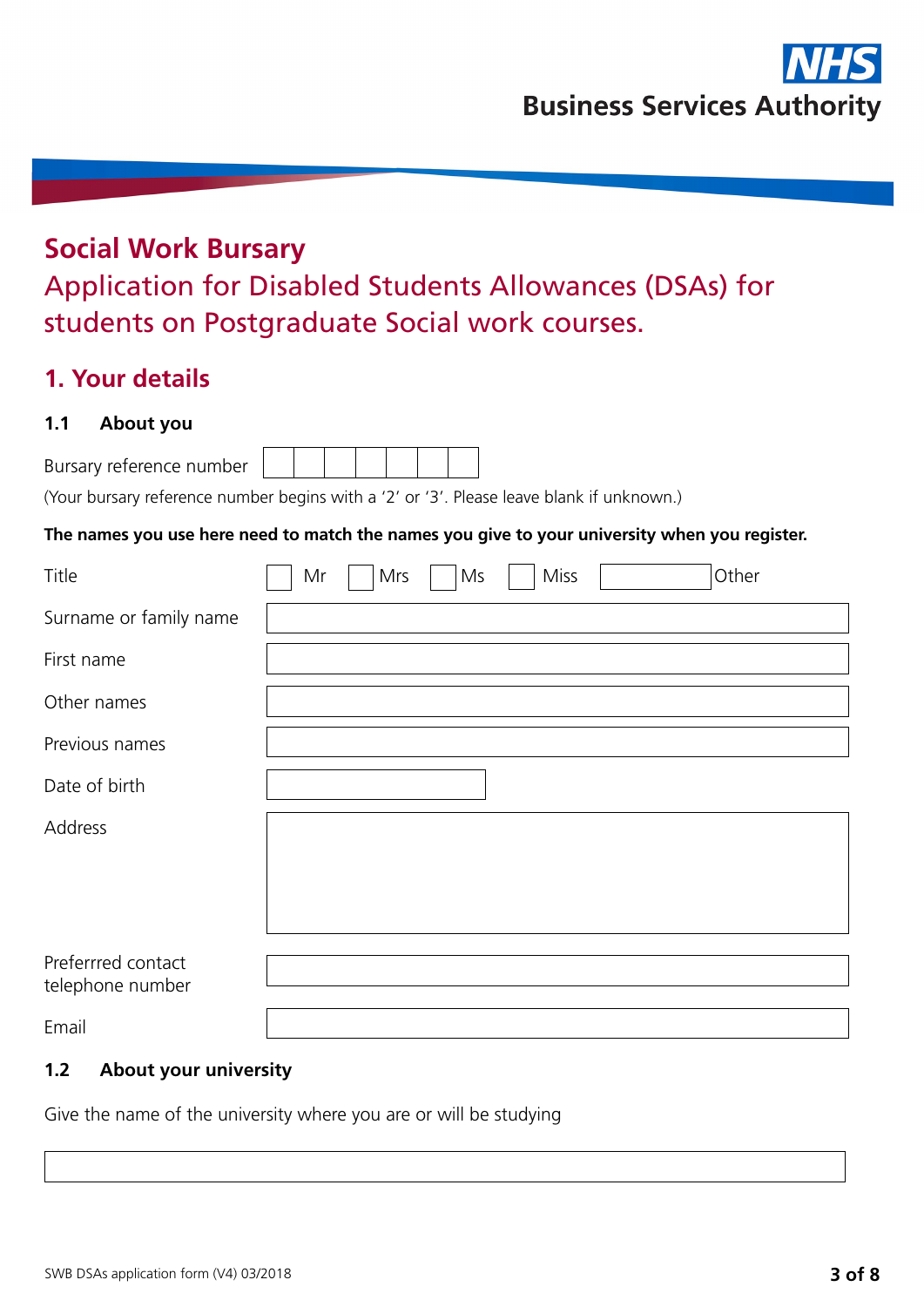# **2. About your disability**

Use this space to describe the nature and extent of your disability.

Include original supporting evidence of your disability with this application.

Refer to the application instructions for an explanation of what documents are acceptable as evidence of your disability.

**3. Previous applications for DSAs**

Have you ever previously applied for DSAs?

No Go to part 4

Yes Give details of all previous applications below

If you have had an assessment of study needs carried out within the last five years, please enclose a copy of the report with this form.

| Who did you apply to (e.g. Student<br>Finance England) | Date you applied | Give brief details of any support you<br>received |
|--------------------------------------------------------|------------------|---------------------------------------------------|
|                                                        |                  |                                                   |
|                                                        |                  |                                                   |
|                                                        |                  |                                                   |
|                                                        |                  |                                                   |
|                                                        |                  |                                                   |
|                                                        |                  |                                                   |

Continue on a separate sheet if necessary

Continue on a separate sheet if necessary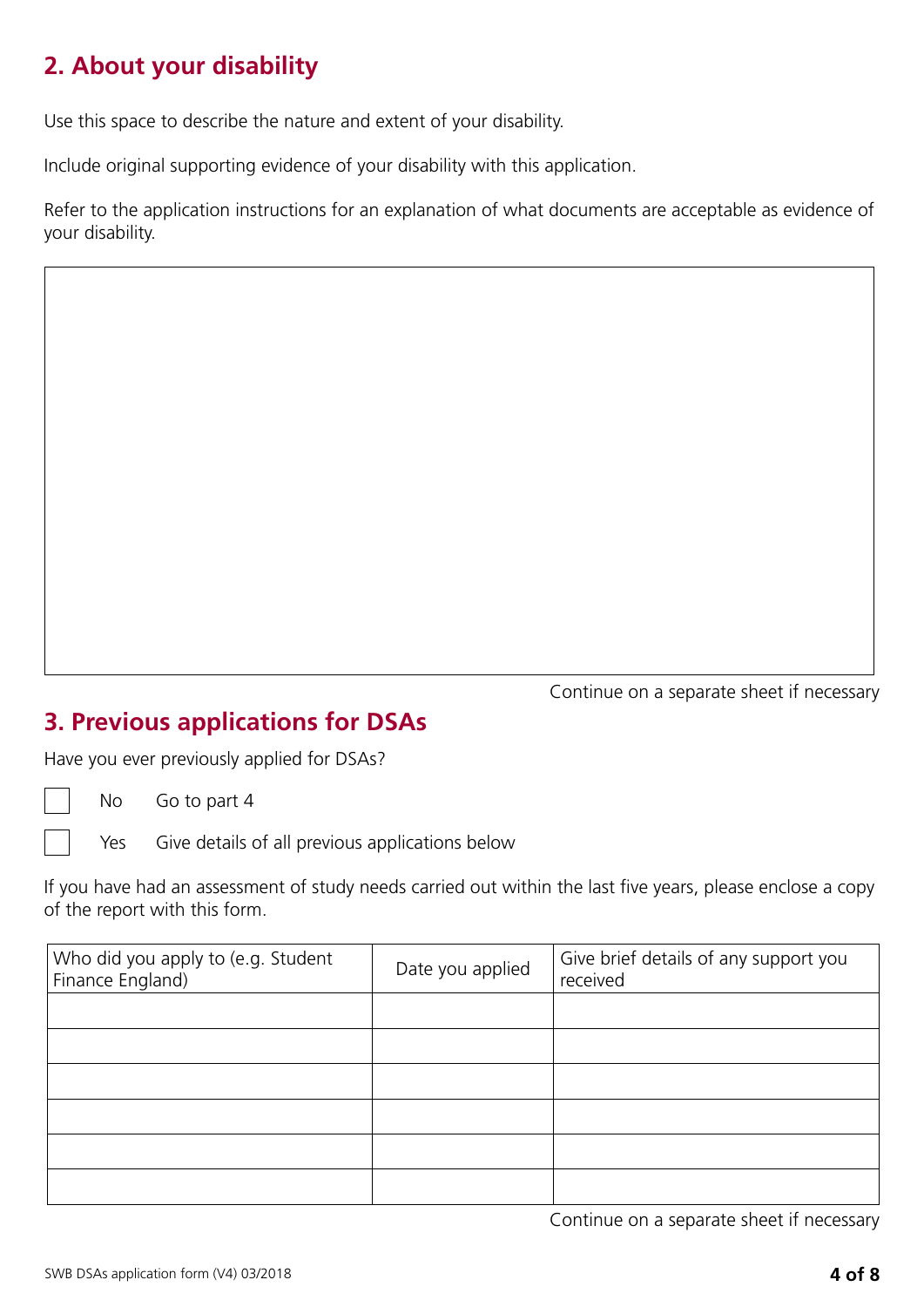# **4. Applicant's declaration**

#### **We cannot assess your application for Disabled Students Allowances (DSAs) unless every section is fully completed and the form is signed and dated.**

If your disability makes it impossible for you to complete and sign the form we will accept the signature of someone acting on your behalf. You must provide a letter bearing the name and address that confirms the person's identity, the fact that they are acting on your behalf and a specimen signature.

- I understand that the NHSBSA cannot be responsible for meeting the costs of establishing my disability.
- I authorise the NHSBSA to use part of my DSAs to pay for a an assessment of study needs in higher education.
- I understand that the recommendations in my Study Needs Assessment will form the basis of my application for DSAs.
- I authorise the NHSBSA to confirm to the Disability Officer at my university and/or my assessor whether funding for an assessment of need, items of specialist equipment and support has been approved.
- I authorise the NHSBSA to contact the Disability Officer at my university and/or my needs assessor if further information is needed to support my claim.
- I authorise the NHSBSA to pay the providers of my training and/or support directly.
- I understand that if I do not enrol in training I will be required to refund any advance payment of DSAs made to me or my nominated supplier.
- I have provided full details and documentary evidence of all previous claims for DSAs.
- I will inform the NHSBSA of any change in my circumstances such as a change of address, course or my disability, including a decision to withdraw from my course of study.
- If I am overpaid DSAs for any reason I will repay the excess amount.
- I understand that if I give the NHSBSA false information, or fail to give complete information, I may be prosecuted, my application for student support may be cancelled and any future application may be rejected.

| Full name |  |  |
|-----------|--|--|
| Signature |  |  |
| Date      |  |  |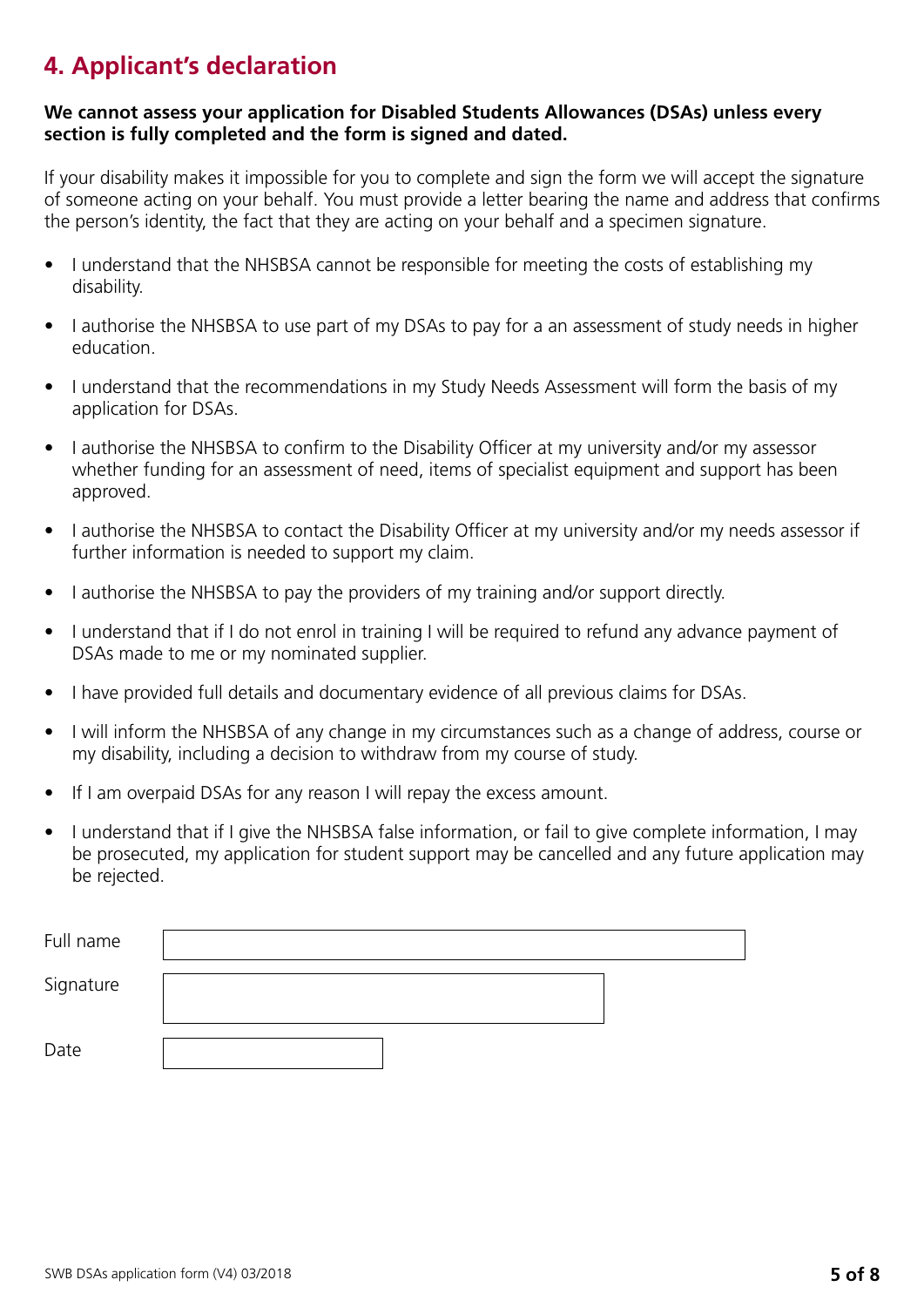## **5. Posting your application to us**

- **Keep** a photocopy of all documents sent for your own records. The NHSBSA cannot take responsibility for applications and evidence lost in the post.
- **Enclose** a pre-paid, self-addressed envelope if you are sending supporting documents to us. You are advised to use Royal Mail Special delivery service as this enables us to return your documents securely, and you can track them once they leave us. If you do not provide this we will return your documents by second class post.
- **Pay** the correct postage and write your name and address on the back of the envelope to avoid your mail going astray.
- **Post** If you are sending your application by Special Delivery, make a note of your Special Delivery reference number.

Post this form to:

 Social Work Bursaries PO Box 141 Hesketh House 200-220 Broadway Fleetwood FY7 9AS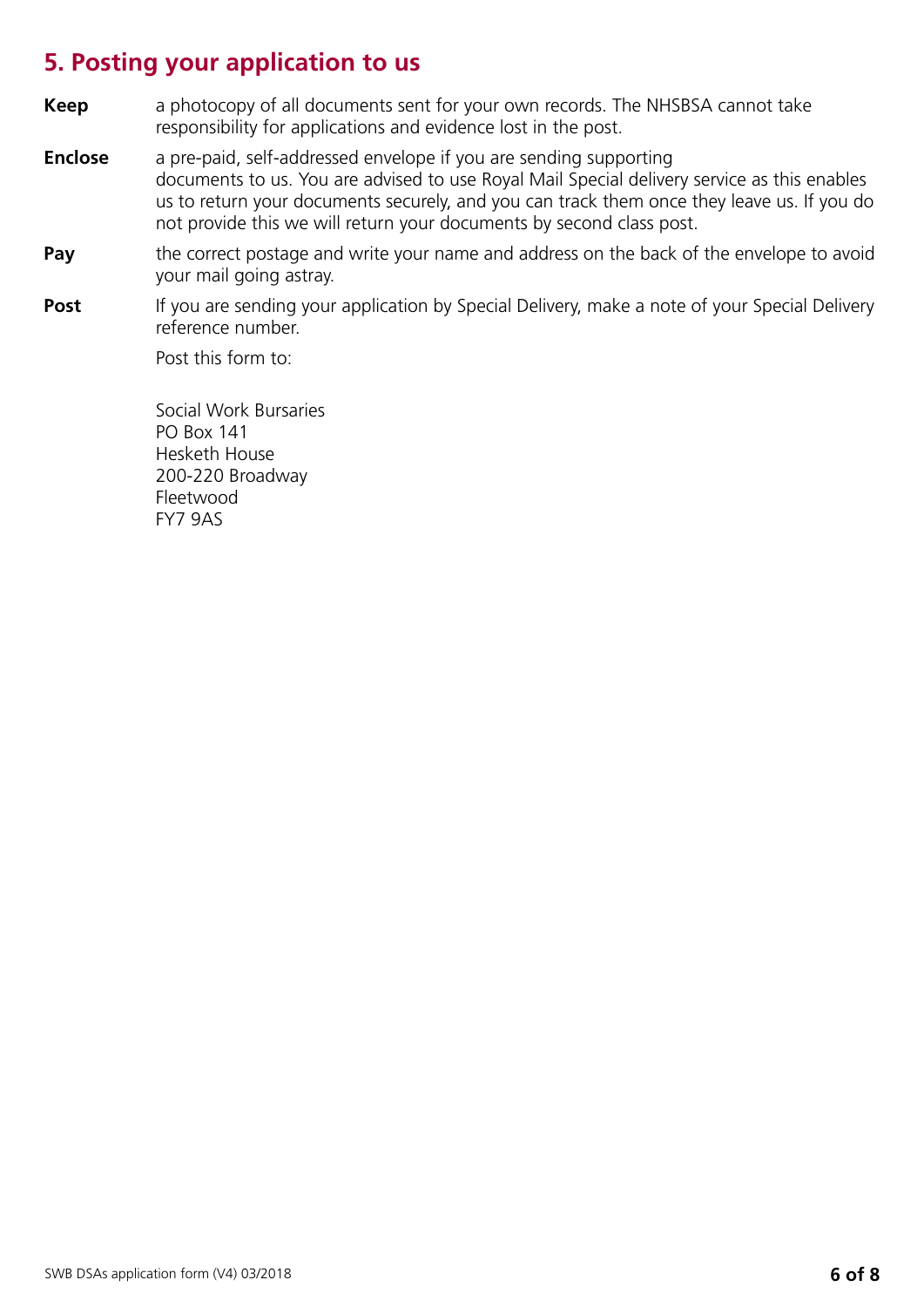# **Privacy notice**

The NHS Business Services Authority (NHSBSA) is responsible for this service.

## **Why we process your information**

We will use the information you provide to:

- process your application for payment,
- detect and prevent fraud and mistakes and
- analyse general trends and correlations to support more effective planning of NHS services.

By law we must process this information on behalf of the NHS.

Your information will not be transferred outside the *[European Economic Area](https://www.gov.uk/eu-eea).*

## **Sharing your personal information**

To prevent, detect and investigate fraud and errors, we may share your information to check the records of:

- Higher Education Institutions
- HM Revenue and Customs
- The Home Office
- Student Loans Company
- Bodies performing functions on behalf of the above organisations

Information may be shared with the Department of Health and Social Care for the purposes of investigating and prosecution of fraud, or any other unlawful activity affecting the NHS.

Information may be shared with the Cabinet Office in relation to the National Fraud Initiative, which matches electronic data within and between public and private sector bodies to prevent and detect fraud.

Anonymised information relating to your equality and diversity may also be shared with the Department of Health and Social Care to monitor the compliance with Equality law.

#### **Keeping your personal information**

Your personal data will be deleted from our systems and files no later than seven years after your final payment has been completed.

## **Your rights**

The information you provided will be managed as required by Data Protection law including the General Data Protection Regulations (GDPR).